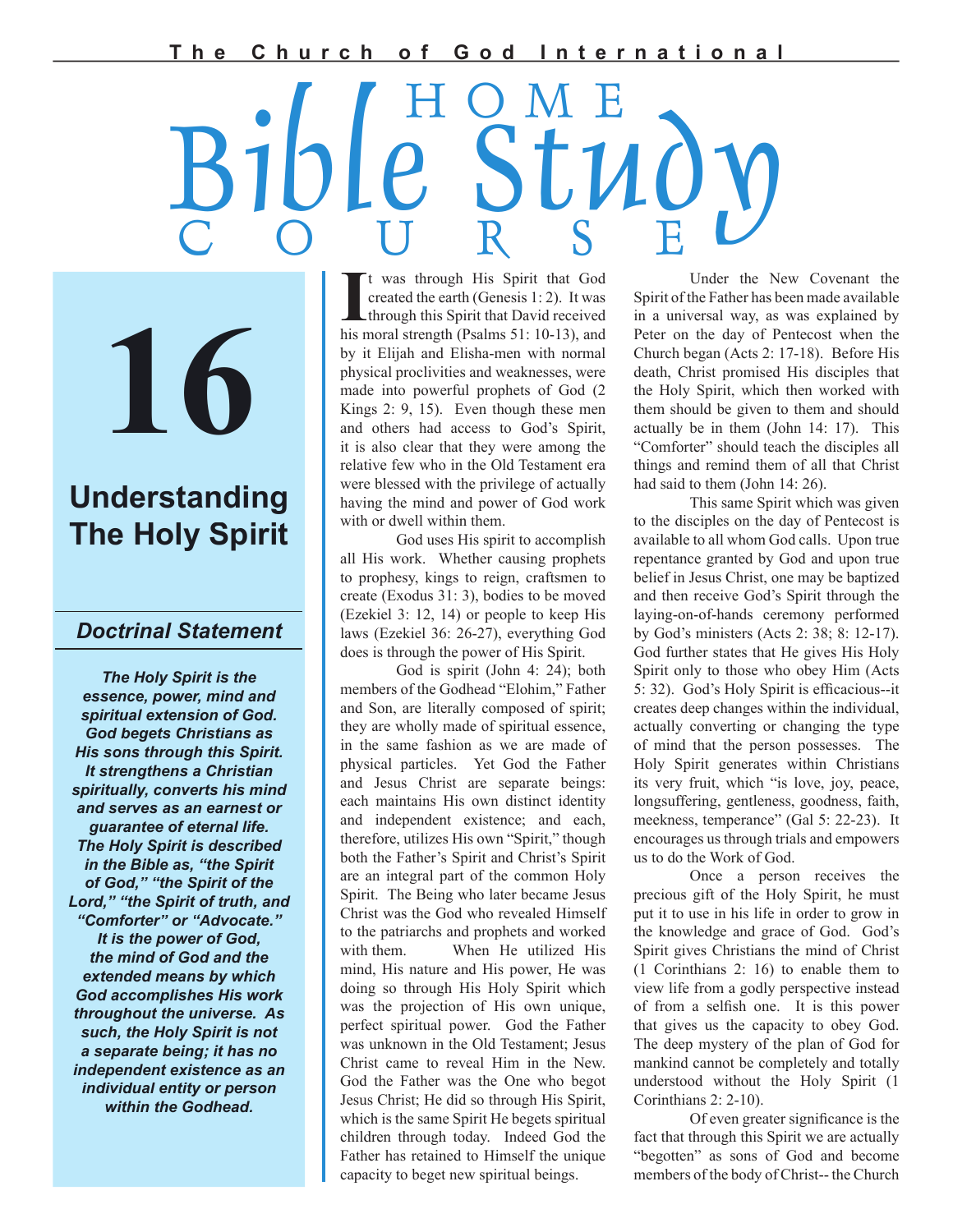(1 Corinthians 12). The seed of this Holy Spirit, planted by God after baptism, grows and develops spiritually within us as we grow in obedience and submission to God's law. The Holy Spirit is dynamic: it flows from God to and through the Christian and is expressed in his attitudes and actions. The more we use God's Spirit the stronger our new spiritual life becomes. Finally, at the resurrection, this spiritual part of us becomes the totality of our composition and essence and overtakes the physical, so "that mortality (our physical essence) might be swallowed up of (spiritual) life" (2 Corinthians 5: 4).

 God's word reveals that the Holy Spirit is an "earnest," a formal pledge or assurance," of eternal life which God has implanted within us making us sons and daughters. As long as this Spirit is living within us, we are actually sons of God and brothers of Christ. "Now if any man have not the Spirit of Christ, he is none of His (Romans 8: 9). "For as many as are led by the Spirit of God, they are the sons of God" (Romans 8: 14). Indeed, the presence of the Holy Spirit, is the best criterion to define the true Christian: it is his only real ratification, for one cannot be a true Christian without it. As long as we nurture the Holy Spirit, and continue to renew it daily within us (2 Corinthians 4: 16) through prayer and diligent study of God's Word, then this earnest of God's Spirit is the guarantee that we will be resurrected to spiritual life (Ephesians 1: 14).

# **Holy Spirit of Creation**

 God is a spirit (John 4: 24). God is also Holy (1 Peter 1: 16). Therefore, He is the personification of the Holy Spirit. Since Christ is also very God, He, too, is a "Holy Spirit"(2 Corinthians 3: 17).

 But there is much more to it than that. The Holy Spirit not only was used in the original creation, but is something we need for salvation and to live a Christian life.

 Matter can exist in various states, and have different uses or purposes in each state. Water, for example, can be used differently when in the solid state as opposed to the liquid state. Spirit also has different "states." One of its states, or purposes, is the very composition of God. "God is Spirit" (John 4: 24).

The Father and the Son, though composed of spirit, each have separate, definite form and shape. They look like men (or we could say we look like them, for it is we who have been created in the image and likeness of God), with eyes, ears, arms, head, and torso, etc. Many Bible passages confirm this (Genesis 1: 26-27).

 God's Spirit according to the scriptures permeates the entire universe, much the same way the atmosphere permeates the earth's surface, (Psalms 139: 7-11).

As energy can be used to change matter from a solid to a liquid, so God can send forth His Spirit to apparently create *ex nihilo,* something, by human reckoning, out of nothing. God transformed this creative energy into the physical world we see around us. "Thou sendest forth thy spirit, they are created: and thou renewest the face of the earth (Psalms 104: 30).

 Notice, in all of God's creative work, He never "sent forth a person" of the Godhead! "...And the Spirit of God moved upon the face of the water" (Genesis 1: 2).

 This "Spirit" obviously was an energy source used in the creative work, as a tool by the member of the Godhead that actually did the creating.

 The Scriptures clearly show in both the Old and New Testament that Jesus Christ is the actual personage who did the creating. He did it by "Speaking." He is called the "Word" in (John 1: 1) who made all things (verse 3). The Greek word translated "Word" in these verses is "Logos," and it literally means "Spokesman," or "one who speaks" (Colossians 1: 15-17; Revelation 4: 11; Hebrews 1: 2, 10). These Scriptures reveal Jesus Christ as the one who actually performed the work of creation. "By the word of the Lord were the heavens made; and all the host of them by the breath of His mouth. He gathereth the waters of the sea together as an heap: He layeth up the depth in storehouses. Let all the earth fear the Lord: let all the inhabitants of the world stand in awe of Him. For He spake, and it was done; He commanded, and it stood fast" (Psalms 33: 6-9).

 If the Spirit as a person, as is commonly supposed, did the creating, why did it not speak for itself? And where then does Christ fit and enter into the creation

picture?

 The only possible method or way to avoid a head on conflict in the above scriptures is to admit that the "Spirit" is the power Christ used, the source of energy out of which the physical creation was brought into being. Besides being an energy source that fills and pervades the whole universe, God's Spirit is also known as, and is called a power in many passages. Prior to His crucifixion, Christ told His still unconverted disciples that after His death and resurrection, they would be "endued with power from on high." The Book of Acts plainly shows this power to be the Holy Spirit, which was made available to mankind in general for the first time on the Day of Pentecost (Acts 1: 5, 8; Acts 2).

 During the arrest and trial of Jesus Christ the disciples had been so weak that they fled and even denied Christ. However, now, on the Day of Pentecost after receiving the Holy Spirit, they are filled with power and spoke out boldly about the plan of salvation. (See Acts 4: 31- 33 and 6: 5,8,10). This is the same power Christ was filled with (Luke 4: 14). Those who are obedient to Christ can have this same power (Romans 15: 13, 19). When we receive the Spirit, it is not a person we receive, but a Spiritual Power and essence, an energy source directly from God, that "witnesses with our human spirit" already present in our minds (Romans 8: 16). When that happens, we are imbued with a portion of the very nature of God. With this energy source we are enabled to resist Satan, and his ways (Ephesians 3: 16, 20). The receiving of this power source, is an earnest of the Spirit (Ephesians 1: 13- 14). Those that believe on Jesus Christ, and receive Him, now have the power to become the sons and daughters of God, and that's a lot of power (John 1: 12).

# **Review**

*1. God is Spirit.*

*2. The Father and the Son are composed of Spirit.*

*3. The Father and Son Each have separate form and shape.*

*4. We were created in the image and likeness of God.*

*5. God's Spirit is everywhere in the universe.*

*6. God can create something out of nothing.*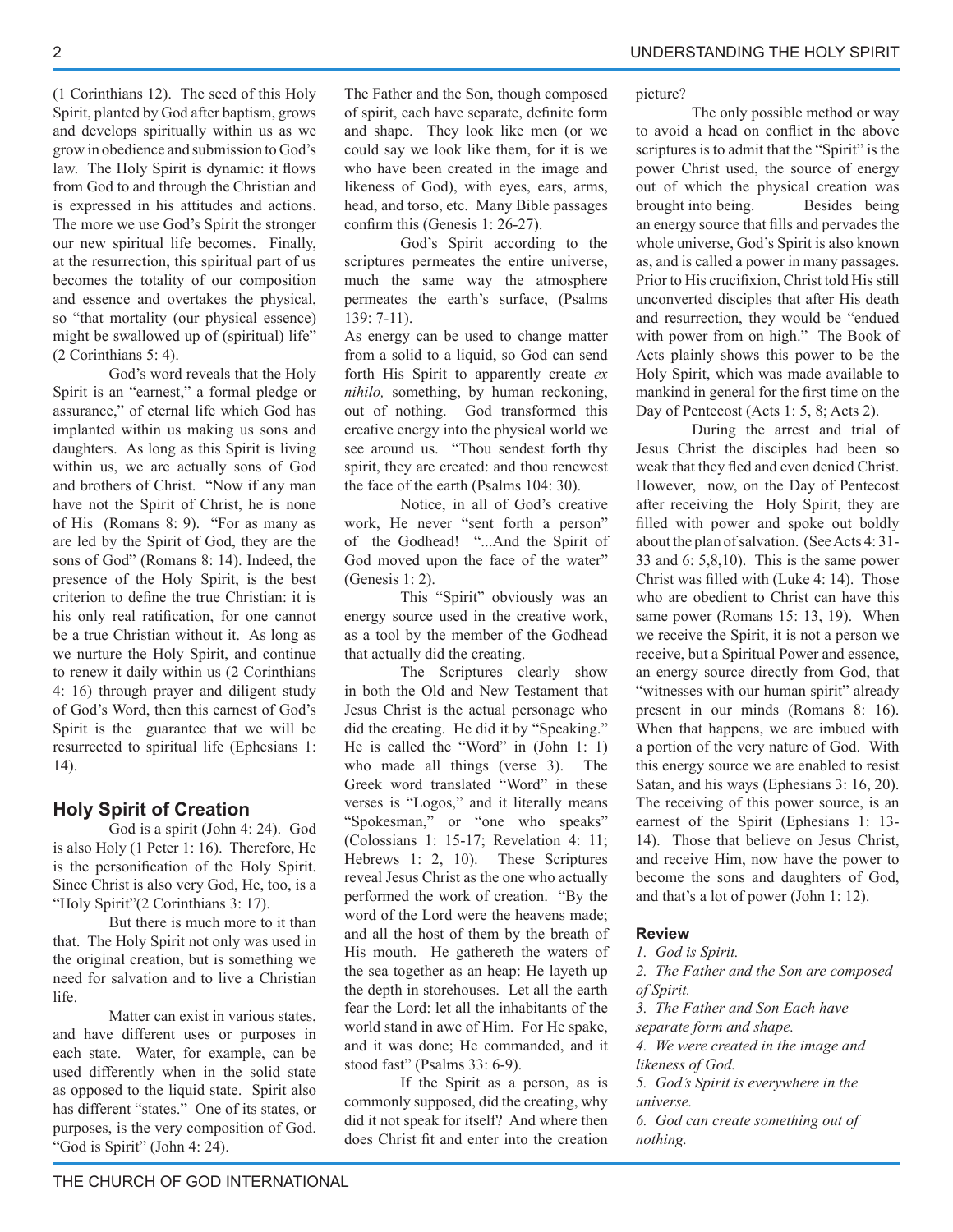*7. God never sent forth a person, in all of His creative work.*

*8. The Spirit is an energy source by which Jesus Christ created all things. 9. Jesus is the Word, Logos, Spokesman, or one who speaks.*

*10. The Spirit never speaks for itself. 11. The Spirit is the power or energy source Christ used in the creative process. 12. The Holy Spirit is the power made available to mankind on the day of Pentecost.*

*13. The Holy Spirit is the power source we need to resist Satan and Sin. 14. By accepting Christ and receiving the Spirit we have the power to become the Sons and Daughters of God.*

#### **The Saving Power**

 This Spirit of Power is an invincible force in our day to day, often difficult Christian lives. However, it also plays an important and

vital part in the process of our Salvation. So vital, in fact that without it, we would be helpless in attaining salvation. All those who have died will be resurrected from the dead by this power (1 Corinthians 6: 14). Because of this power of God, Christ is alive today (2 Corinthians 13: 4). And the same verse gives us the assurance that we will live with Christ and reign with Him in His Kingdom by this same power (Revelation 20: 4).

 It is through the indwelling of this Spirit that Christ lives His life in us (2 Corinthians 13: 5).

 Through many statements of the Apostle Paul it is shown to us how Christ dwells in each converted Christian through the Spirit, accomplishing salvation in us, and as well affirming us with the hope of salvation (Gal 2: 20; Ephesians 3: 17-20; Colossians 1: 27).

 For the most part, Romans the eighth chapter is dedicated to the role of the Holy Spirit in the process of salvation. Verses 29 and 30 describe the various stages of the process.

 First, God gets to know us, by closely observing our attitudes, our reactions in various circumstances, and searching our innermost feelings (Jeremiah 17: 10). After God searches out our hearts, He may say in effect, "This person will probably live my way of life if I make it known. So He begins to lead

us by His Spirit using it to open our minds to understand spiritual things (Romans 8: 14). Until this time it is utterly impossible for the natural mind to understand spiritual matters. (1 Corinthians 2: 11, 14). They are foolishness to him (verse 14).

 At this juncture, God calls us into His service, and upon our acceptance of the calling, He considers us joint heirs with Christ (but not yet inheritors) of everything in the entire universe. Compare (Romans 8: 17 with Hebrews 2: 7-8).

 Paul used the law of adoption in Roman culture to illustrate the believer's new relationship with God.

The adopted person in Roman culture lost all rights in his old family and gained all the rights of a legitimate child in his new family. He became a full heir to his new Father's estate. Likewise, a person who accepts Christ as Savior, becoming a Christian, will gain all the privileges and responsibilities of a child in God's family. We truly gain sonship and the outstanding privilege of being lead by the Spirit (Gal 4: 5-6).

Christ has already qualified for His position as King of kings and Lord of lords (Revelation 17: 14). He has also gone on before us as a pioneer in Salvation (Hebrews 2: 10).

 God intends to add many sons and daughters to His divine Family, and Jesus Christ is our older brother (Hebrews  $2: 10-11$ .

We are told in the Book of Romans how this is accomplished. It is by God's Spirit "witnessing" with our human spirit that is in our mind (Romans 8: 11-19).

#### **Review**

*1. We will be resurrected by the power of the Holy Spirit.*

*2. Christ is alive to day because of this power.*

*3. All will be resurrected by this power. 4. We will reign with Christ by this same power.*

*5. Christ lives His life in us by this indwelling Spirit (Holy Spirit) of power. 6. Through the Spirit, Christ affi rms our hope of Salvation.*

*7. God uses His Spirit to open our minds to understand spiritual things.*

*8. Once we accept God's calling, we are considered joint heirs with Christ.*

*9. Accepting Christ as our savior gains* 

*us all the privileges and responsibilities*   $of a \ child \ in \ God's \ Family.$ 

#### **Begettal and Birth**

 In Romans chapter eight we are called "children of God." However, when reading verse 17 we see a confusion factor thrown in, for it uses the term "Heir." There is a great deal of difference between being heir to a fortune, say, of a rich uncle, and being the actual inheritor of the fortune.

 We are no longer fearful slaves of a cruel master, but we are the children of a loving and benevolent Father. Because we are God's children, we will share in great treasures as "Joint-Heirs" with Jesus Christ. We must be willing to suffer whatever necessary to remain obedient children of God while on this earth (Romans 8: 14- 17).

 Though we are "Heirs" we have not yet, and cannot actually inherit the Kingdom of God while we are yet mortals (1 Corinthians 15: 50). We must remain heirs. And yet, we have received Jesus Christ, forgiveness, and eternal life, plus the privilege of asking God to supply our needs, all of which are great treasures.

 Numerous scriptures speak of a time when Christ will literally assume the reigns of the government of God over the whole earth, replacing ALL earthly governments (Daniel 2: 44; Daniel 7: 18, 22, 27; Revelation 11: 15). And at this time the Saints also are to reign with Christ (Daniel 7: 22, 27; Revelation 5: 10 and 20: 6). This is an indication to us that there must be a definite time when the *change* occurs from mortal to immortal, and as Saints we inherit rewards.

 Both Jesus Christ, and the Apostle Paul explained when this thrilling change would take place.

 Jesus said the Saints would inherit the Kingdom at His Second coming (Matthew 25: 31-34). Paul continues to add additional understanding about this monumental event telling of an instantaneous change from mortal to immortal for those "Saints" still alive at Christ's return (I Corinthians 15: 49-53). For those converted Christians who have died there will be a resurrection from the dead as immortal, spirit-composed, literal sons and daughters of God, ready in all respects to inherit the Kingdom (Revelation 20: 4-6).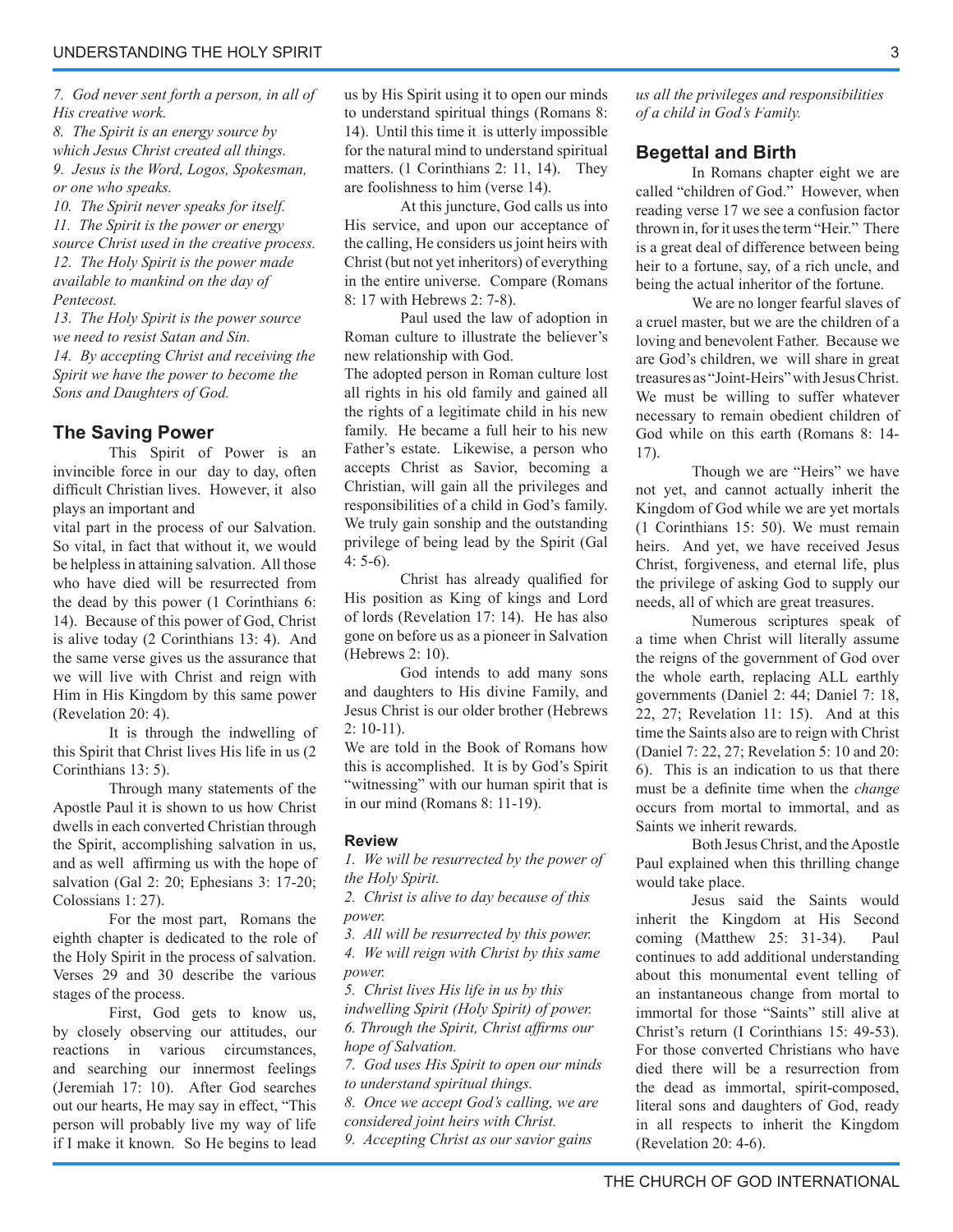Analogies can be used to explain profound truths, but we must be careful and realize an analogy will break down if carried to far.

 However, the process by which the above takes place can be looked at as analogous to the human physical begettal and birth. God says we can understand everything about Him by looking around us at the physical creation, even spiritual matters, including His power and Godhead (Romans 1: 20).

 Jesus was asked about this business of a second "birth" by the Pharisee Nicodemus, in the third chapter of John. He confirmed the fact that once a spiritual birth has taken place, the individual is no longer composed of flesh, but is literally a spirit being, entirely composed of Spirit (John 3: 3-8).

 First let us consider how the physical process works. There is a time when the ovum of the woman is impregnated by the sperm of the male. A child is begotten or conceived. But that tiny germ of life is not nearly prepared to face the world outside of its mother's womb. It must grow and develop until (1) a certain amount of time has passed; and, (2) it is mature enough to survive in the outside world.

 There are many obvious similarities in the spiritual process. We are the ovum. God's Spirit impregnates us with the "germ" of Eternal Life, called the "earnest" or "token amount" of the Spirit (2 Corinthians 1: 22 and 5: 5; Ephesians 1: 14). At this point we are far from a mature spirit being, just as the human embryo is far from a fully developed baby. Spiritual growth and development must take place. The actual birth occurs, as we have seen, at Christ's second coming (1 John 3: 2). Then, and only then, could the "mystery" Jesus revealed to Nicodemus be resolved. Then, that which is born of the spirit will be spirit, and the individual can see, and enter, or inherit, God's Kingdom, ready to take his place as a king and priest with Christ (compare John 3: 6, 1 John 3: 2, Revelation 5: 10)

 As Christians, we can not be so rash as to say we are already a mature spirit being, who looks like Christ now looks (Revelation 1: 13-16), who can not sin (1 John 3: 9), and can not die, for he is immortal (1 Corinthians 15: 49, 52, 53).

This end result of being glorified as literal sons of God, composed of spirit as Christ already is (1 John 3: 2), can come only because we have been justified (Romans 8: 30), Christ's shed blood having washed away all our past sins once we have repented of them (Romans 5: 9; Acts 2:  $38-39$ ). Once justified, we then need to reorient the course of our lives, determined from that time forward to follow the example of Christ and all the prophets and apostles. God will give us His Spirit as a free gift to help us live as we ought to, and if we endure to the end, our salvation will become a reality (Matthew 10: 22 and

24: 13, Mark 13: 13).

#### **Review**

*1. Though we are heirs, we are not yet inheritors.*

*2. Flesh and blood cannot inherit the Kingdom of God.*

*3. In the near future, Christ will rule over all governments on earth.*

*4. We will be changed from mortal to immortal.*

*5. We shall reign with Christ.*

*6. When we are changed from mortal to immortal, we will be the sons and daughters of God.*

*7. As God's children we shall inherit the Kingdom.*

*8. Jesus explained to Nicodemus that a man must be born again to see the Kingdom.*

*9. A person born again is no longer physical, but is composed entirely of Spirit.*

*10. Spiritual growth and development take place now in our lives.*

*11. Our Spiritual Birth takes place at Christ's coming.* 

# **Fruit of the Spirit**

 As we endure (mature), we need to produce the fruit of a spirit lead life, which proves, and is a manifestation of obedience and spiritual growth. Christ emphasized this in a number of places (Matthew 7: 15-27; 12: 33; 13: 3-8; Luke 3: 8-9; 6: 43-44; John 15: 2, etc.). These are contrasted to the "works of the flesh", which will prevent us from even being a candidate for God's Kingdom (Galatians 5: 17-26; 1 Corinthians 6: 9-10). If we are living our lives after the evil "works"

of Galatians five, we cannot please God (Romans 8: 8). It is obvious that such persons do not have God's Holy Spirit, and are "none of His" (Romans 8: 9).

 Christ promised to reward us according to these works, or the fruit of the spirit we have produced through His indwelling Spirit (Matthew 16: 27), though of course we are not saved by them. However, if we are not willing to obey God, He won't give us His Spirit at all, and it is required for salvation as we have seen (Acts 5: 32; Romans 8: 13). Job knew works were a consideration when God gives us our reward (Job 34: 11), as did David (Psalms 62: 12), Solomon (Proverbs 24: 12), Jeremiah (Jeremiah 17: 10), Paul (Romans 2: 6; 1 Corinthians 3: 8; 2 Corinthians 5: 10), Peter (1 Peter 1: 17), and John (Revelation 2: 23 and 22: 12).

 Paul stated it plainly, that humanly speaking, he was unable to produce anything other than the fleshly carnal works that lead to death (Romans 7: 18- 21). But then he continued the discussion of the same topic in Romans eight to show us that God's Spirit in our minds can help us overcome our sinful ways. One reason Christ referred to the Spirit as a "Comforter" is because it gives us comfort and assurance to know we have a way out of this apparent dilemma Paul was stating. Paul himself said so, though he didn't use the word comforter, in (Romans 7: 25; 8: 1).

 The lucid words of Christ stated that only the "overcomers" would receive rewards in His Kingdom (Revelation 2: 7, 11, 17, 26 and Revelation 3: 12, 21). With God's Spirit, we can overcome our natural tendency to carnality, under the sway of Satan. So we see it is a spiritual power at work in our mind that can be exercised to produce good "fruit" or "works" in or lives. Our minds then become more like Christ's (1 Corinthians 2: 16 and Philippians 2: 5), and we begin to see things more and more clearly, from God's viewpoint (1 Corinthians 13: 12). We only have this "mind of Christ" if we have His Spirit dwelling in our mind (I Corinthians 2: 11, 14).

#### **Review**

*1. As we mature and produce the fruit of the Spirit we manifest a life of obedience and spiritual growth.*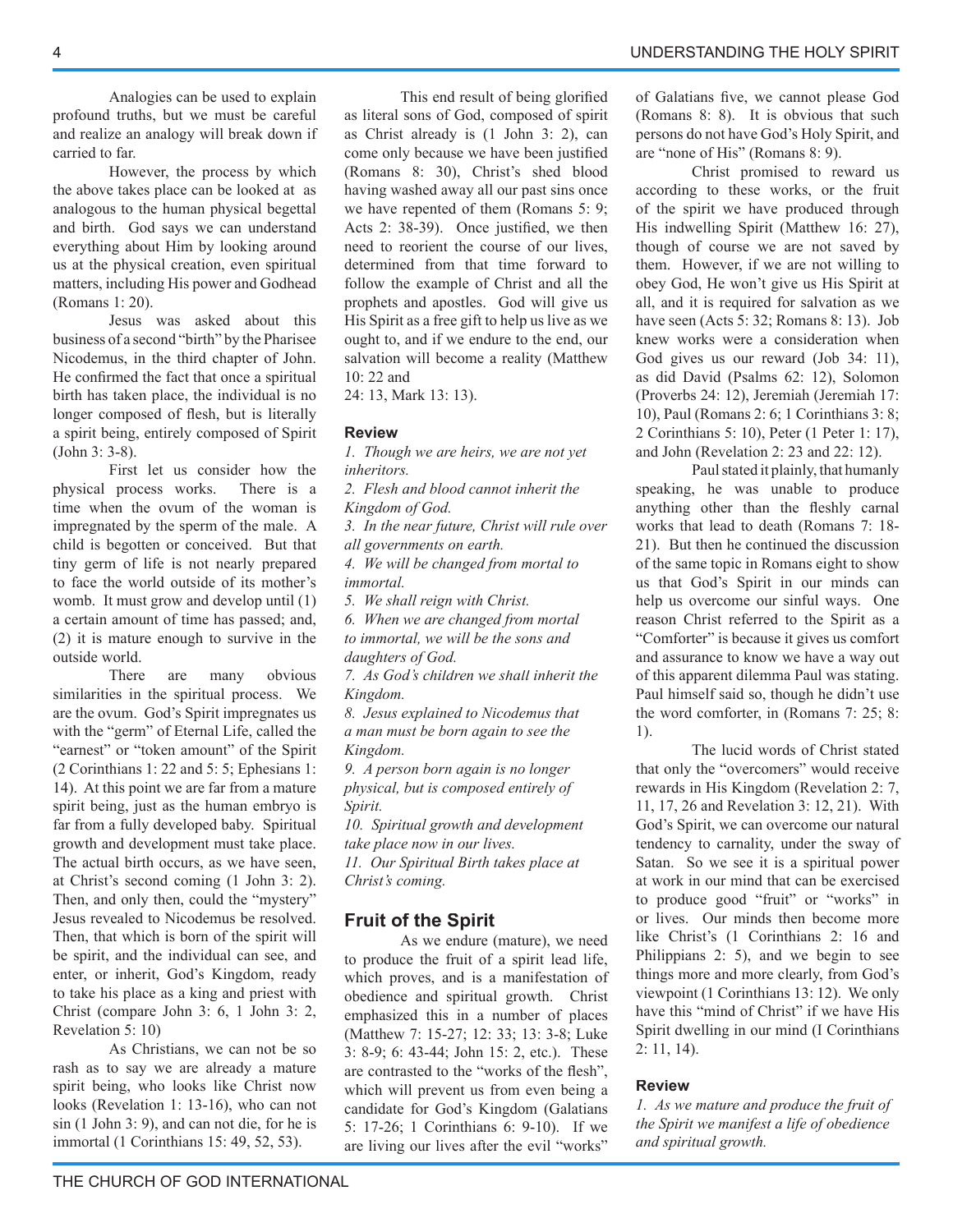2. Manifesting the works of the flesh will *prevent us from being a candidate for God's Kingdom.*

*3. A life patterned after the evil works of the flesh can not please God.* 

*4. Christ has promised to reward us according to the fruit we have produced through His indwelling Spirit.*

*5. With the indwelling of God's Holy Spirit we can overcome our natural tendency to carnality.*

*6. We can use the power of the Holy Spirit to produce good fruit or works in our lives.*

*7. We have the mind of Christ if His Spirit dwells in our mind.*

# **The Power of Christ**

 Jesus Christ, the Word, became human flesh and blood with all its human fleshly nature (Hebrews 2: 9, 14; John 1: 14; Hebrews 4: 14, 15). Jesus became a human being. He was miraculously begotten by the Holy Spirit of Power (Matthew 1: 18-20).

In His flesh was the same human carnal nature that all human beings must contend with. Jesus did not inherit the sinful nature of His mother Mary. He was miraculously begotten both physically and spiritually by the Holy Spirit of Power.

 Though we are not humanly conceived in this way, nevertheless Jesus begettal is a type illustrating *Our Spiritual Begettal.* By it this Power of the Holy Spirit will convict our minds changing us and strengthening us in a similar manner as it did Jesus.

 God the Father did not give Jesus only a token or earnest amount of the Holy Spirit with Power, but rather, Jesus was completely filled with it (John 3: 34).

 Jesus was anointed with the Holy Spirit and with power, God being with Him, He went around doing good and healing those who were oppressed by the devil (Acts 10: 38).

 Jesus performed many breathtaking divine miracles by the power of the Holy Spirit dwelling in Him. Turning water into wine was the beginning of miracles that Jesus did in Cana of Galilee. Just as the wine Jesus made was the best, so life in Him is better than life on our own. When the disciples saw the miracle Jesus performed, they realized He had power over nature, and they believed (John 2: 1-

#### 11).

 Jesus was different than the Priests, Scribes, Sadducees, and Pharisees, in that when He spoke or healed H e performed His works with "Authority," therefore, the people were astonished at His doctrine and were amazed that even the unclean spirits obeyed Him (Mark 1: 21-28).

 A man came to Jesus asking to be healed of leprosy. Jewish leaders declared lepers unclean and unfit to participate in any religious or social activity. Some even threw rocks at lepers to keep them at a safe distance so as not to be made unclean by any contact.

 Jesus had compassion upon this particular man and put forth His hand touching him and healing him (Mark 1: 40-42).

 In a sense we are all unclean sinners, but God sending His Son Jesus, has touched us giving us the opportunity to be healed and forgiven. It is through the power of the Holy Spirit in Christ that we are cleansed, healed, and resurrected (Romans 5: 8; John 3: 16)

 In Matthew we read of Jesus and His disciples entering into a fishing vessel. Jesus promptly went to sleep. Once out to sea a sudden storm struck, stirring the water into violent twenty foot waves. The disciples panicked, and displayed a lack of faith. Jesus calmed the storm, and the disciples marveled at His ability to control the storms of nature. Jesus can also control the storms in our life and our troubled heart with His great power, if we will ask Him (Matthew 8: 23-27).

 Two blind men cried out to Jesus. "Thou son of David, have mercy on us." At first Jesus ignored them, perhaps because of the political implication their words implied which expressed that He was the Messiah come to deliver them from their Roman oppressors, or He was testing their faith. Whatever the reason, He did heal them according to their faith. Healing them according to their faith does not mean according to the "measure of their faith," but rather in response to their faith large or small (Matthew 9: 27-31).

 Another puzzling incident for some was the healing of the blind man of Bethsaida. It is puzzling because Jesus healed the man in two stages.

After the first stage of healing

the man said he saw men as trees. This would indicate that at a young age he probably could see, therefore he knew what trees looked like. However, a person in this situation needs more than eyesight restored. In most cases of this kind the newly sighted need time for the development of some new pathways in the visual cortex of the brain.

 This blind man had the additional complication of "agnosia," he could not make sense of what he was seeing. Jesus, having miraculously given the man his eye sight, now in the second stage heals his agnosia.

 Giving this man back his eye sight and healing his agnosia would have involved restoring or creating eye structures, as well as creating new nerve pathways and connections in the brain. All of this being done nearly instantaneously by Jesus with the Power of the Holy Spirit (Mark 8: 22-25).

 Jesus performed many miracles by the Power of the Holy Spirit within Him, such as feeding the Five Thousand (Matthew 14: 15-21). Calling forth Lazarus from his grave after being dead four days (John 11: 39-45). Jesus possessed such Power of the Holy Spirit that just touching His garment was all that was necessary to heal the sick Matthew 14: 34-36).

 The miracle working Power of God's Holy Spirit was amply demonstrated through the human body of Jesus Christ. That same Power can work in all those who obey Jesus, believing on His name, allowing them to become the sons and daughters of God (John 1: 12).

By Jesus own words we find He was powerless to do anything by His own strength (John 5: 30).

 Jesus went on to say, it was His Father that did all these marvelous works (John 14: 10).

 Jesus could do no great works by His own human power, but by the divine power of the father He could do all things.

 Jesus had emptied Himself of the divine glory and power He had with the Father from eternity, and became fleshly just as we are. Only His begettal by the Spirit made Him different. He plainly said He could, Do Nothing! Neither can we. However, with the Power of the Holy Spirit we can do all things, as God the Father directs.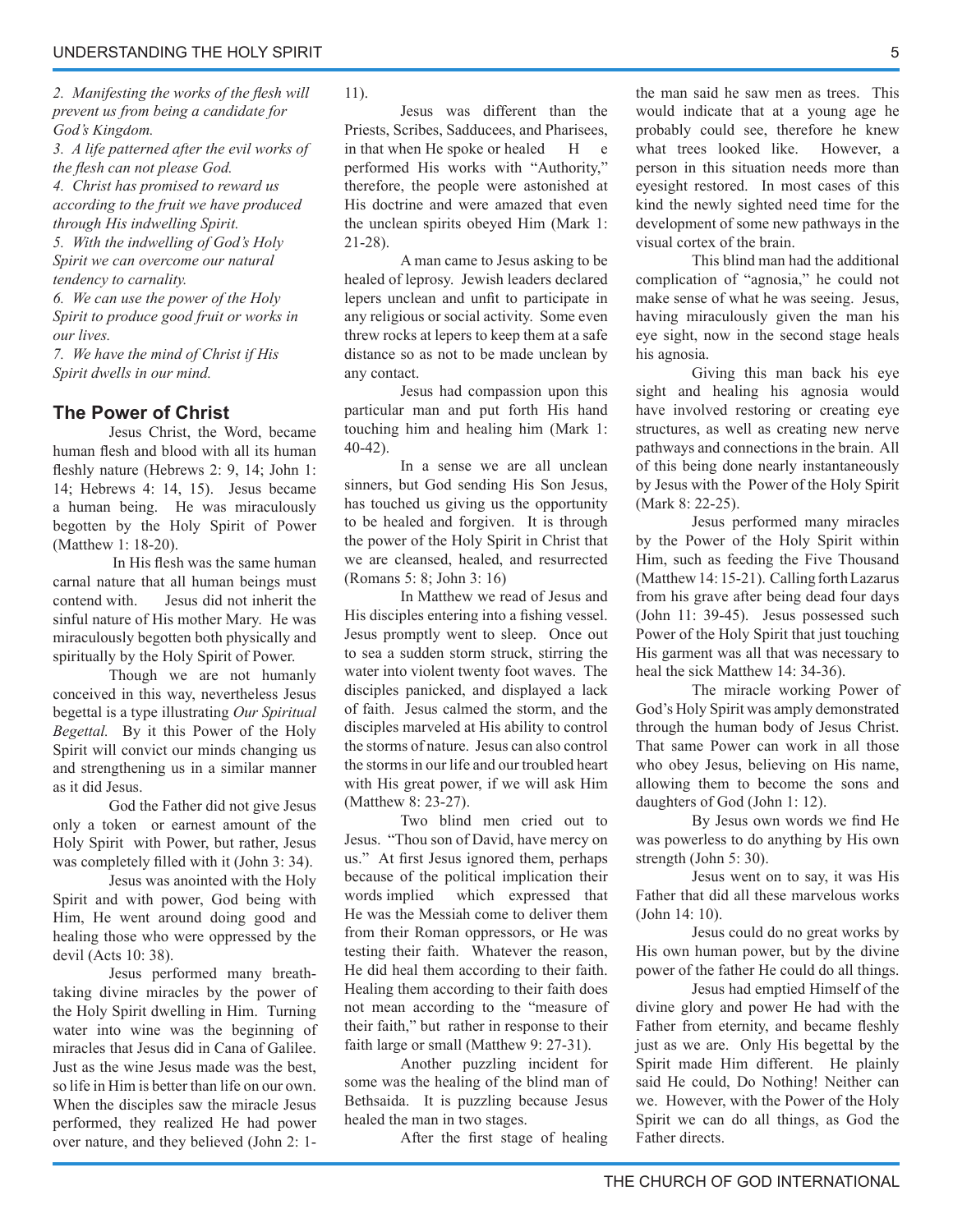Even though Jesus was as human as we are He was able to keep the minutest Spiritual intent of God's law perfectly (Hebrews 4: 14; 1 Peter 2: 22).

 Through Jesus it was revealed that God's law is a spiritual law. Not to commit murder is not good enough, we are not to harbor hate of any kind in our heart for our brother. The mental hate in our heart for anyone or, for that matter, any thought that is contrary to God's law, breaks the spiritual intent of God's great law which is a law of love summed up in the basic Ten Commandments. One of the great revelations of the New Testament is the expansion of God's law to its spiritual intent and purpose!

 Jesus lived and breathed a perfect example for us in all things, and we should be imitators of Him (1 Peter 2: 21; Matthew 19: 17). By keeping the commandments we will be abiding in the love of Jesus (John 15: 10).

 Jesus was in every way tempted in all points like we are. He was composed of the same fallible, carnal, fleshly nature. He was tempted through the lusts of His human nature, but without sin, He resisted sin because He was filled with the spiritual strength the (Power) of the Holy Spirit.

#### **Review**

*1. Jesus was fi lled with the Holy Spirit of Power.*

*2. Jesus had power over nature.*

*3. Jesus spoke and performed His works with authority, not as the scribes.*

*4. It is through the power of the Holy Spirit in Christ we are cleaned and healed.*

*5. Jesus has power to control the storms in our troubled heart as well as the storms of nature.*

*6. Jesus heals us according to our Faith large or small, not according to the measure of our Faith.*

*7. Jesus healed the blind which would also involve the restoring and creating of new pathways in the visual cortex of the brain.*

*8. Those who receive and believe Jesus are given power to become sons and daughters of God.*

*9. Jesus was powerless to do any thing by His own strength.*

*10. Jesus said, it was the Father who did all the works.*

*11. We abide in Christ by obedience. 12. We should be imitators of Jesus.*

#### **The Spiritual Man**

 When man was created in Eden he was only complete in the physical sense. He was a perfect human specimen, but not a perfect spiritual creation. God made him empty of the divine spiritual power.

 God has plans for making man a spiritual creation, and we must understand this plan and process of God.

 God is in the process of forming and molding man as a potter works with clay (Isaiah 64: 8).

 Even Job understood this special creation God was forming out of his life (Job 14: 14-15).

 "Thou wilt have a desire for the work of thine hands." (Job 14: 15). The "Work" mentioned was Job. Job knew that he was simply a piece of divine *workmanship* in the hands of the Creator. Nothing more, and nothing less, than a piece of pliable clay in the hands of the *Master Potter.*

 In the New Testament this theme of workmanship is continued. "For we are His *workmanship,* created in Christ Jesus unto good *works,* which God hath before ordained that we should walk in them (Ephesians 2: 10).

 We are now being created "unto good works." God is actually creating in Spirit directed humans His *Greatest Masterpiece.* He is in the process now of creating billions of sons and daughters with perfect Spiritual Godly Character.

 God is creating His Masterpiece by two steps. Man, the clay material creation (Genesis 1), is only the first part. Man the clay model must then be fashioned and molded by experience and with the aid of God's Holy Spirit within him, into the finished spiritual creation masterpiece of all God's creation. Remember, by analogy a follower of Christ is compared to a newly begotten babe in its mother's womb that begins to grow.

 When the Father begets us with His Spirit, bestowing His love upon us we are then called "Sons" of God (1 John 3: 1).

 After this begettal we are led by the Spirit of God, therefore, we are sons of God. Paul used a Roman analogy of adoption to show how we have given up our old way of life, old family, and have gained all the rights and privileges of the new family, "The Family of God!" However our spiritual begettal is to "Sonship," not adoption. When we come up in the first resurrection we will experience being born again, receiving new spiritual bodies and Eternal Life, being joint heirs with Christ, being sons and daughters, spirit beings just like Christ, also glorified together (Romans 8: 14-17). Another very important fact about our begettal is that we partake of the divine nature and characteristics of God. The power to grow doesn't come from within us, but from God. God makes us "partakers of the divine nature" to keep us from sin and help us live for him. To enjoy the privileges God offers us freely, we have to combine getting to know Him better ("Knowledge of God with complete trust (2 Peter 1: 3-4).

 The fundamental characteristic of God's nature is love (1 John 4: 16). This is the *"same love"* that will enable us to fulfill and obey God's laws (Romans 13: 10; 5: 5).

 The Holy Spirit of God imparts God's love to us. God's love enables us to channel our human will into causing us to perform works, Acts, which are pleasing in God's sight, therefore, fulfilling God's Law of Love. If you have God's love, you will, by the Power of God, and not by your own human strength, keep His Commandments. However, we do have a personal obligation in all this to aid the real changing agent, "The Holy Spirit," as much as humanly possible. We must not resist the Power of the Holy Spirit. This is our part in strengthening our will and building Godly Character.

 If we have God's Spirit in us, then God's nature which is His Love, will naturally manifest itself in good works and obedience. If we are faithful, we cannot help but grow up in Christ (2 Peter 3: 18). Then when Christ appears, we shall be like Him, in stature, likeness, and composition (1 John 3: 2).

 The changing process that takes place in spirit begotten Christians is what produces the *new* "creation" (2 Corinthians 5: 17).

 Our impregnation by the Holy Spirit, the very Sprit and attitude of God Himself, will plant within us the seed of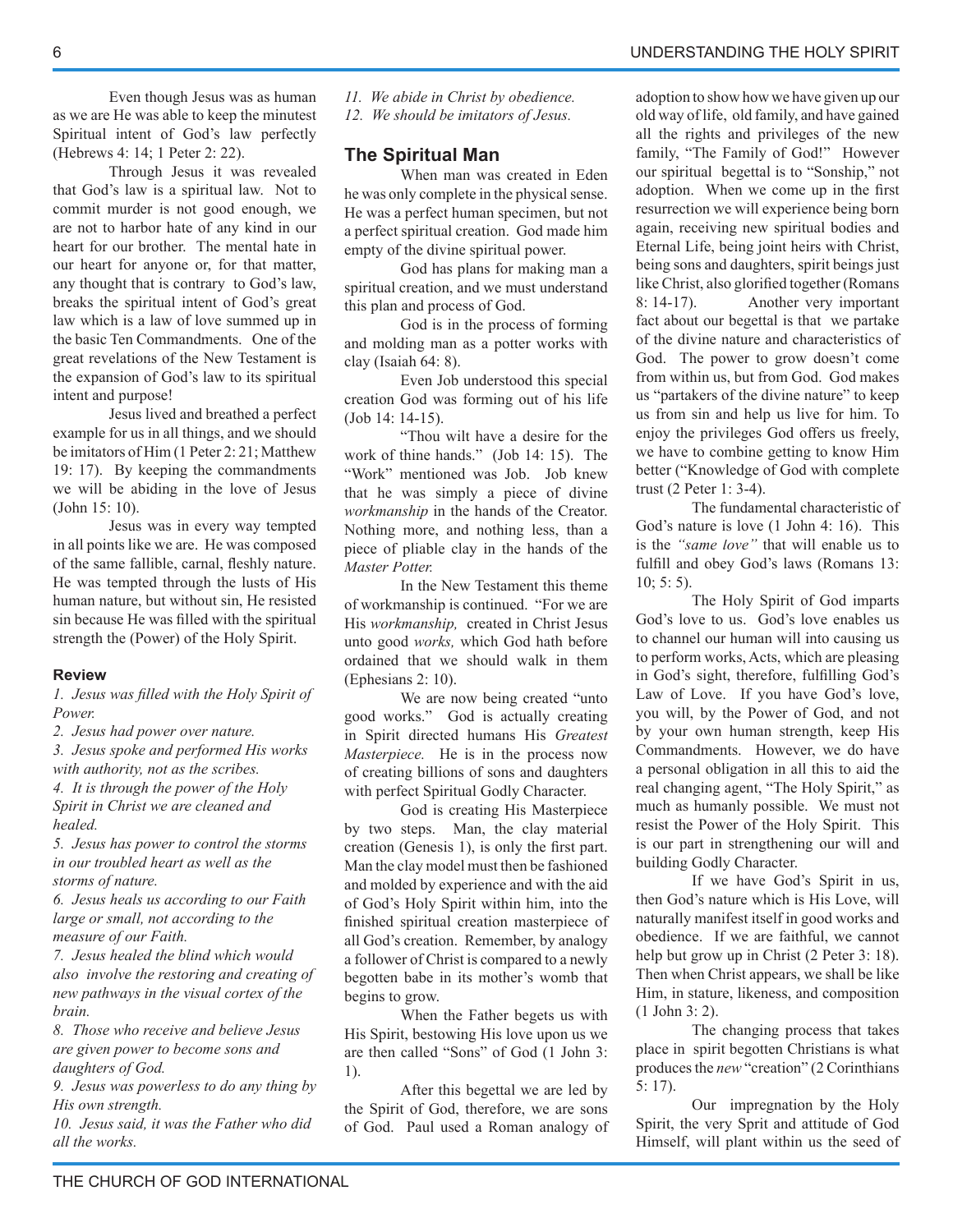the divine nature of God. It will develop His Character within us.

 By receiving God's Spirit we will begin to think as God thinks, see things as He sees things, and act as He acts. Our whole attitude will change. We will become more like God every day because ye will have the same mind that Jesus Christ had when He also was a Spirit begotten human being.

#### **Review**

*1. In Eden, man was a complete physical specimen, but was not complete spiritually.*

*2. Man in Eden was empty of divine spiritual power.*

*3. God has a Plan for all mankind and is in the process of molding and forming him.*

*4. Man is a piece of divine workmanship in the hands of the creator.*

*5. We are His workmanship created in Christ Jesus unto good works.*

*6. When the Father begets us we are then the Sons and daughters of God.*

*7. After this begettal we are led by the Spirit.*

*8. We will experience being born again in the First Resurrection.*

*9. In our begettal we partake of the divine nature and characteristics of God. 10. The power to grow comes from God not from within us.*

*11. The fundamental characteristic of God's nature is love.* 

*12. We keep the commandments by the power of God, not by our human strength.*

*13. We must not resist the power of the Holy Spirit.*

*14. If we are faithful, we will grow up in Christ.*

*15. When Christ appears, we shall be like Him in stature, likeness, and composition. 16. The changing process going on within us is what produces the "New Creation."*

*17. With God's Spirit within, we will begin to see, act, and think as He does.*

# **Immortality by the Spirit**

 Having the Holy Spirit within us is the key to our gaining Eternal Life and Glory. When Jesus Christ died, He was raised from the dead (1 Corinthians 15: 3, 4).

 From the Scriptures we learn it was God the Father who raised Jesus from death to immortality, and set Him at His own right hand in the heavenly places (Ephesians 1: 17-20).

 Jesus Christ had the Holy Spirit within Him. See also (Romans 8: 9). In the book of John Jesus explained that no man could take away His life. He laid His life down voluntarily. Also, He said He had the Power to lay His life down, and power to take it up again (John 10: 17- 18).

 The Apostle Peter informs us that though Jesus Christ was put to death in the flesh, He was quickened "Made Alive" by the Holy Spirit which was in Him (1 Peter 3: 18).

 There are many proofs of Christ's resurrection from death to immortality (1 Corinthians 15: 5-8). Jesus Christ is the first one of the many to be resurrected to eternal life (Acts 26: 23; 1 Corinthians 15: 23). Christ is the "Firstborn of many *Brethren"* (Romans 8: 29).

The Father has given a magnificent promise to all Spirit-begotten Christians, that He will also Raise them to immortality if His Holy Spirit is Within them, just as He resurrected Jesus (Romans 8: 11; 1 Corinthians 6: 14).

 Paul explains, that at the Last Trump, and in the twinkling of an eye we shall be changed (1 Corinthians 15: 51-52). When we are changed at this first resurrection we will become as Jesus Christ is today (Philippians 3: 20-21; 1 John 3: 2).

 We will also be given a Spiritual Body of the same composition as Christ has now  $(1$  Corinthians 15: 44-45).

 In the resurrection we will give up this mortal or natural body we have now and receive a Spiritual body. If we are alive at the time of the resurrection, our mortal bodies will suddenly be changed. If we have died, our character will come forth out of the dust of the ground into a Spiritual Body which God will give us from Heaven! (2 Corinthians 5: 2).

 Jesus, with His Spiritual body was able to suddenly appear and disappear (Luke 24: 36-37, 31). He also was able to pass through barriers or walls (John 20: 19).

 When we become Spirit, we will also be able to perform these miraculous

feats just as Jesus did. Once we have received Spiritual bodies we will not be subject to physical laws because we will not be composed of matter, but of Spirit, the Spirit of Power.

 Jesus was able to travel to His Father in heaven, and then return to earth all on the same day. This is another example of the Power of God's Spirit (John 20: 17 Matthew 28: 9).

 Jesus apparently was able to manifest Himself to His disciples in His physical fleshly body whenever He wanted to (Luke 24: 37-39).

 Once we are made Spirit, we will be unable to die any more (Luke 20: 36).

 Notice that Jesus was to be glorified again after His resurrection (John 17: 4-5). For a description of Jesus Christ's glorified body now, read (Revelation 1: 13-18).

 This man "like the Son of man" is Jesus Himself. The title Son of man occurs many times in the New Testament in reference to Jesus as the Messiah. John recognized Jesus because he lived with Him three years and had seen Him as the glorified son of God at the transfiguration (Matthew 17: 1-8)

The whiteness of His hair represents absolute purity and holiness. His eyes like a flame of fire speak of His penetrating wisdom and His righteous judgment. His feet speak of strength and of the brazen altar and thus of the sacrifice of Christ. In this vision Jesus presented Himself as the one Mediator between God and man as well as the One in whom dwells "the fulness of the Godhead bodily" (Colossians 2: 9).

 The many miracles Jesus Christ performed on earth, glorified God the Father by showing to man some of God's Great Power.

Christ was not in His glorified body when He appeared to His disciples for 40 days after His resurrection (Acts 1: 2-4, 9). But He is now.

 God will glorify His Spiritbegotten children at the resurrection by giving them this same great power and glory (Romans 8: 17; Colossians 3: 4).

 If we remain faithful, we also can have Spiritual bodies that *Shine as the Sun.* That's what the Great Power of God's Holy Spirit can accomplish.